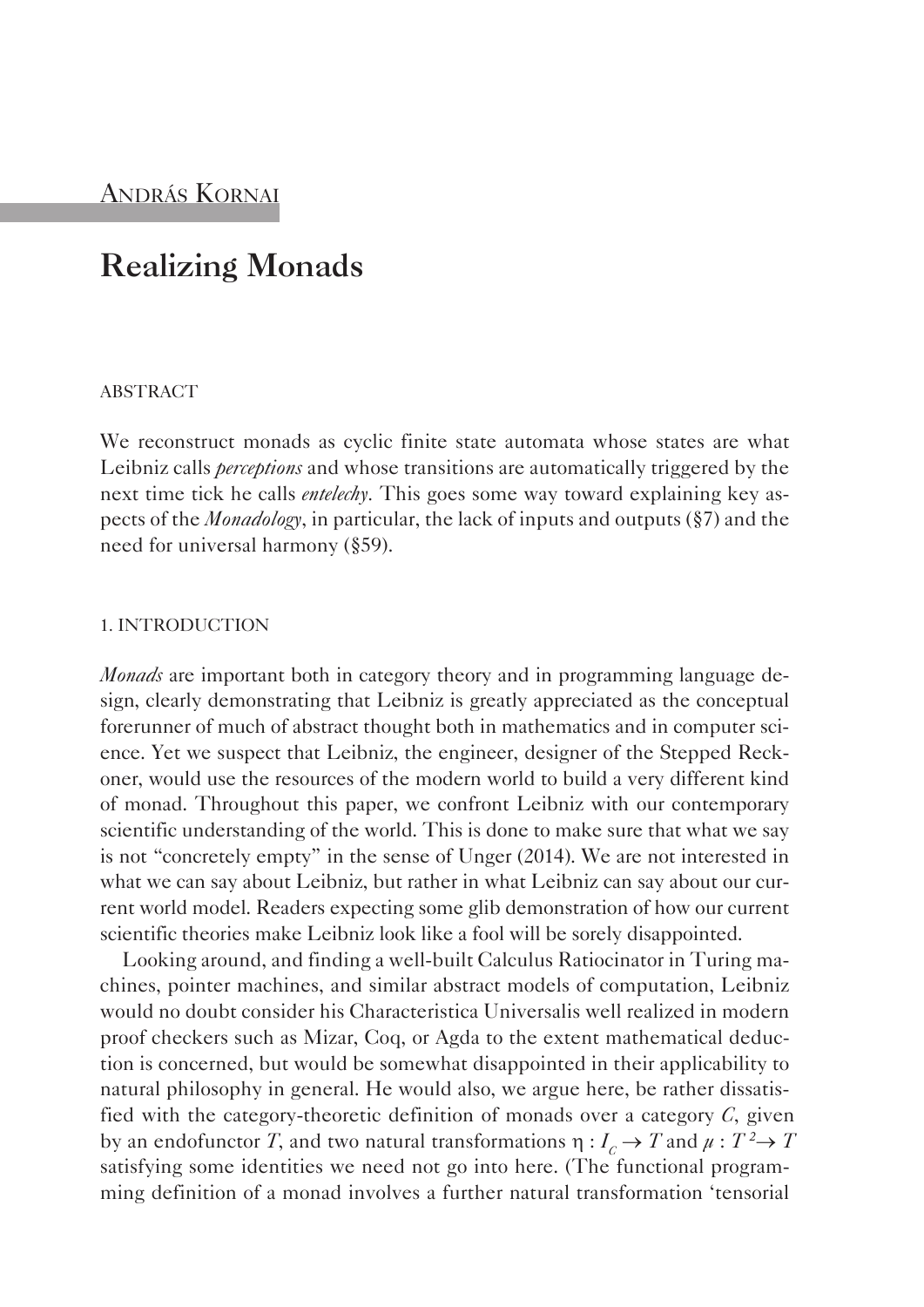strength' that satisfies further identities.) It is not so much the fact that the standard definition of monads is complex (in the ordinary sense of the word) that is bothersome here, but that the mathematical definition lacks some of the essential features that Leibniz emphasizes throughout the *Monadology* (which we will quote in the Robert Latta translation, available online at http://oregonstate.edu/instruct/phl302/texts/leibniz/monadology.html). In Section 2 we lay the groundwork by showing that attributing a clockwork theory of monads to Leibniz is, at the very least, highly plausible in the light of his other writings, and in Section 3 we explicate this theory in contemporary terms.

## 2. THE CLOCKWOrK

Leibniz makes it abundantly clear at the outset (§§1-6) that monads are *atomic* in the original sense of the word. The atoms of science, chemistry in particular, are known not to meet Leibniz's criteria of atomicity, inasmuch as they are built from smaller units, quarks. More important, the quarks themselves are known not to meet these criteria in that they are characterized by attributes (charge, mass, color, spin) that are not constant throughout their lifetimes, can decay, be created out of nothing, and so on. Here we will take an unashamedly platonic view and assume, without argumentation, that well-defined mathematical objects such as numbers or triangles exist once and for all, and meet the persistence criteria insisted upon by Leibniz. This is not to say that Leibniz himself was a Platonist, though this is a very reasonable assumption, see e.g. Grosholz (1996) or Mercer (2008). Like any original thinker, Leibniz to a remarkable extent defies classification in terms of philosophical traditions, and we use the label Platonism here only as a convenient shortcut avoiding a much longer, and for our purposes unnecessary, ontological discussion concerning the status of mathematical objects. Suffice to say that Leibniz had the contemporary computer scientist's disdain for making strong distinctions between mathematical models and their physical realization.

There is one assumption we will need to make: that even seemingly complex mathematical objects, such as cyclic groups or prime order, are in fact atomic in the sense relevant to Leibniz. This of course leaves a huge variety of mathematical structures to choose from, very much including the current (Godement/ Mac Lane) definition of monad, so it will take special effort to show that in the entire mathematical bestiary it is cyclic groups of prime order that we should concentrate on, especially as group theory postdates Leibniz by more than a century. We begin with a simple form of the Chinese Remainder Theorem, that  $p_1, p_2, ..., p_k$  for primes and arbitrary remainders  $r_1, r_2, ..., r_k$  satisfying  $0 \le r_i < p_i$ there is exactly one number *x* between 0 and  $p_1 p_2 \cdots p_k$  such that dividing *x* by  $p_i$  leaves remainder  $r_i$ .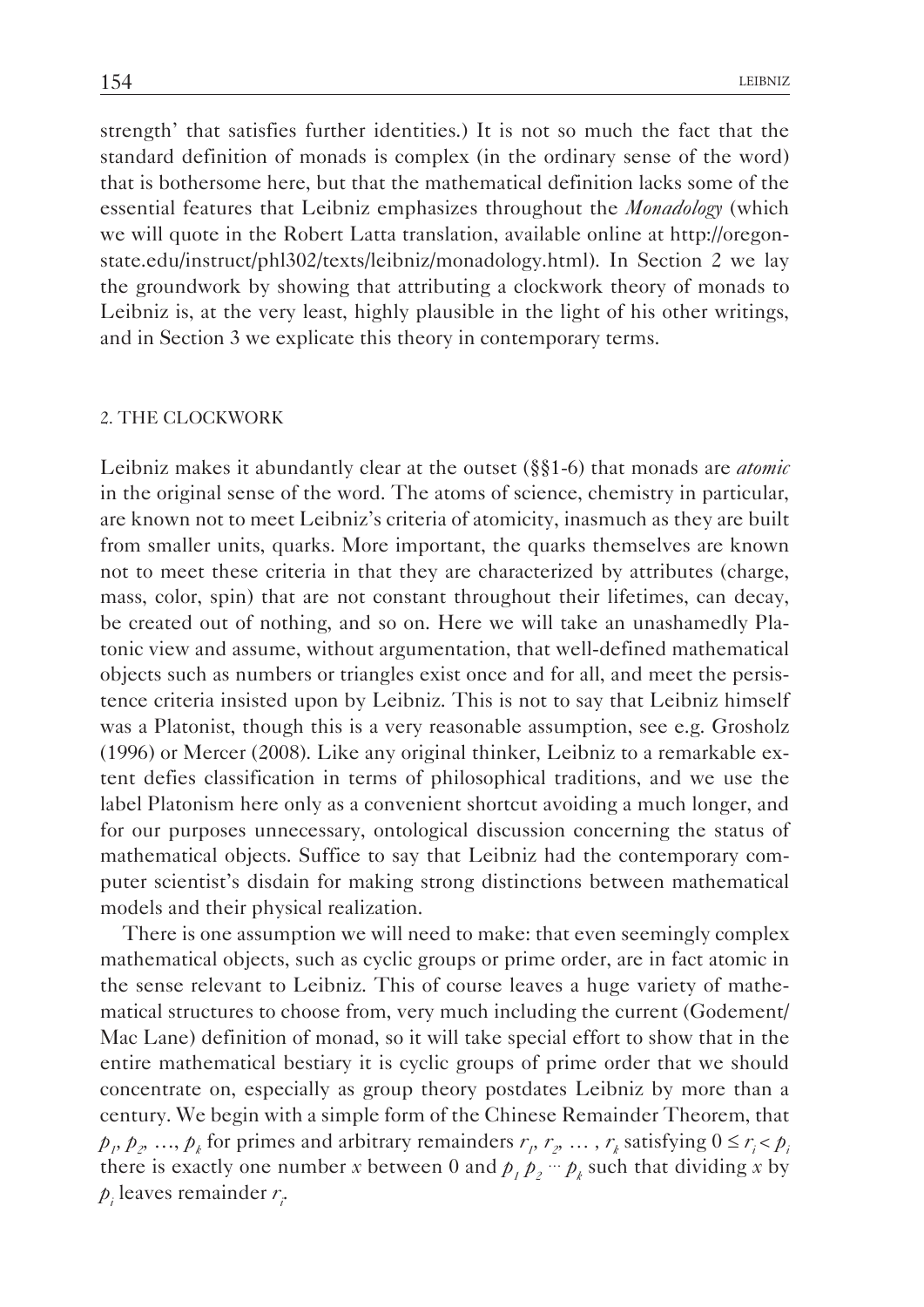The *Monadology* dates from 1698, and as it happens, both 1697 and 1699 are primes. If we set up two clock dials with 1697 and 1699 angular steps respectively, and each with a hand advancing once a second, each hand will make its round in less than half an hour (1800 seconds), but it will take over 33 days for the pair of hands to revisit the same position. With six dials and six primes, say 1693, 1697, 1699, 1783, 1787, and 1789, each dial still revisits the same position within half an hour, yet the total configuration is not repeated for over 881 billion years, over 60 times the estimated lifetime of the universe. Leibniz, of course, was quite familiar with the Chinese Remainder Theorem, and as the designer of the Stepped Reckoner, was no doubt aware of these implications.

Further, since Leibniz was a prominent supporter of the *machina mundi*, the clockwork theory of the universe, our main thesis concering the *Monadology*, that he sought to model the world as being composed of elementary clocks, is not at all implausible, even though the proper conceptual machinery to make this stick, the theory of cyclic groups, has not been invented at the time. As is often the case, Leibniz's views are best characterized by his opponents, in this case Clarke  $(1715)$  who writes (First Reply, §4):

The Notion of the World's being a great Machine, going on without the Interposition of God, as a Clock continues to go without the Assistance of a Clockmaker; is the Notion of Materialism and Fate, and tends […] to exclude providence and God's Government in reality out of the World.

It is a fascinating aspect of the true history of ideas that Newton, whose universe will be taken by subsequent generations to be an absolutely deterministic clockwork model, was himself a theist, very open to the idea of God's direct intervention (Dr. Clarke is generally assumed to be Newton's mouthpiece in the Clarke-Leibniz debate), and it is Leibniz who is the forerunner of the more deist position of the early Enlightenment, Kant in particular. Coffa (1991.14) actually sees Leibniz as the pivotal figure between modern logical semantics and the Aristotelian tradition:

How do we determine a constituency of a concept; what criteria determine whether a concept B is "in" the concept A? When Kant started to think about this question, there were two standard answers, one emerging from a long and venerable tradition, the other first put forth by Leibniz. The Leibniz-Arnauld correspondence clearly displays the conflict between these two standpoints. With his characteristic blend of genius and insanity, Leibniz had concieved a project in which the simple concepts would be represented by prime numbers and their composition by multiplication. From the Chinese number theorem (and certain assumptions about the nature of truth) he inferred that – given this "perfect language" all matters of truth could be resolved by appeal to the algorithm of division. "For example", he explained,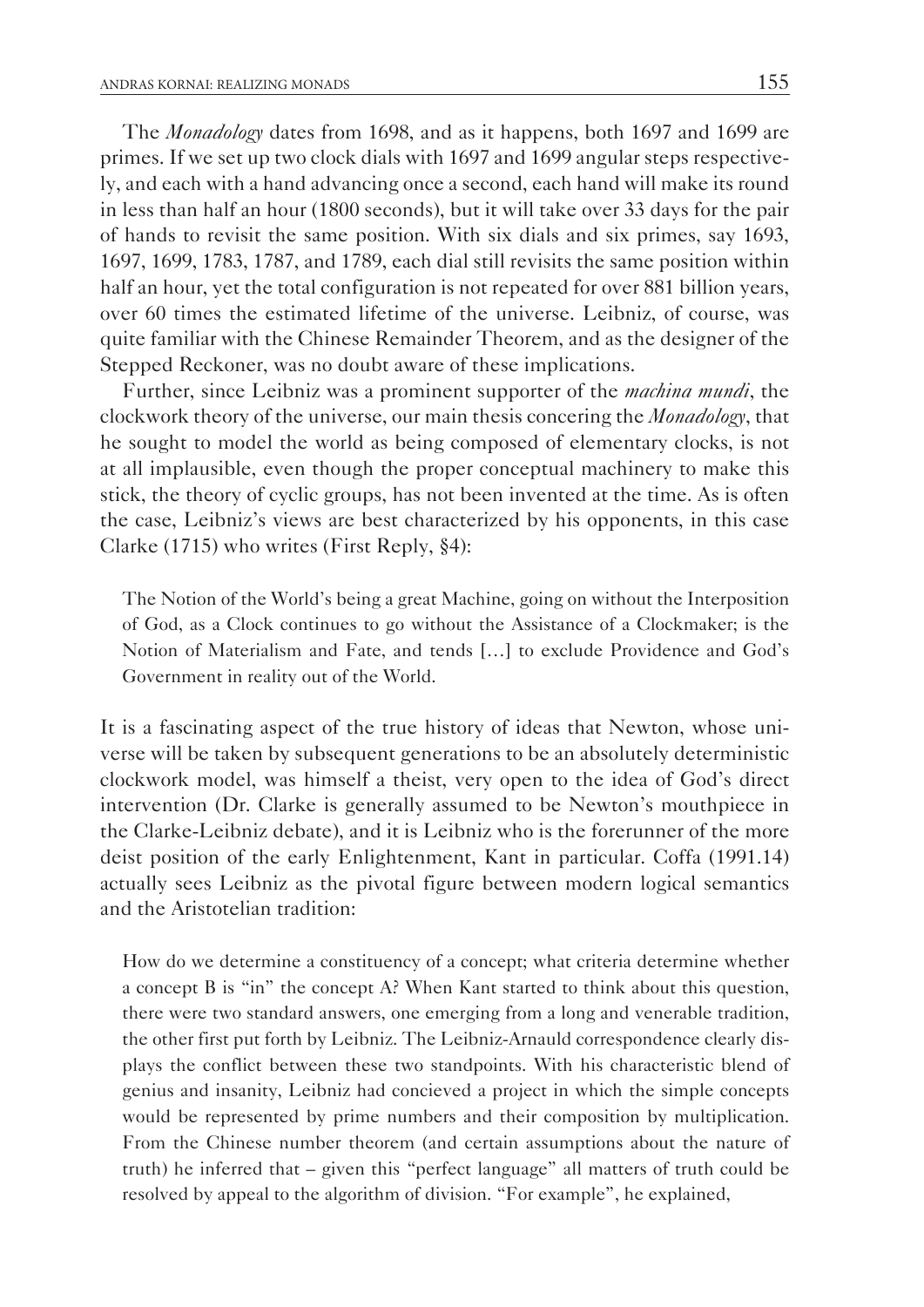if the symbolic number of man is assumed to be 6 and that of ape to be 10, it is evident that neither does the concept of ape contain the concept of man, nor does the converse hold ... If, therefore, it is asked whether the concept of the wise man is contained in the concept of the just man... we have only to examine whether the symbolic number of the just man can be exactly divided by the symbolic number of the wise man (Leibniz 1966. 22).

Thanks to Boole and Gödel, today we immediately recognize the semantic theory put forth by Leibniz: concepts are to be analyzed into primitives, each primitive is to be assigned a prime number, conjunctive concepts are to be assigned the product of the component concepts' numbers, and logical derivation is to be done by arithmetic. What Leibniz is doing here (already the subject of his habilitation thesis, *Dissertatio de arte combinatoria*) is devising a mapping from concepts, both simple and compound, to numbers, and modeling the calculus of concepts on Euclid's theory of primes.1 This presupposes precisely the theory of qualities expressed in §8: *For what is in the compound can come only from the simple elements it contains, and the Monads, if they had no qualities, would be indistinguishable from one another, since they do not differ in quantity.*

Again, this must be contrasted with our current understanding of qualities, even at the price of being completely ahistoric. Leibniz, erstwhile secretary of the Nuremberg alchemical society (Ross 1974), was keenly aware of the conceptual problems attendant to transmutation, especially as these issues, transubstansiation in particular, occupied central position in scholastic debates. Consider the property or quality of tasting salty. Today we know that salt is NaCl, and neither constituent tastes salty. Similarly, water is liquid at room temperature, but neither H nor O are. We derive salty taste as an essentially geometric property, with NaCl molecules having the shape (including distribution of electrical charges) that makes them fit well with certain receptors on the tongue, and the same kind of explanation, attraction of water molecules to one another, is used in computing the liquid state.

Leibniz, while obviously not aware of the specifics that will take centuries from alchemy to quantum chemistry to develop, was nevertheless very clear in his support for configurationally emerging qualities: §64. *Thus the organic body of each living being is a kind of divine machine or natural automaton, which infinitely surpasses all artificial automata. For a machine made by the skill of man is not a machine in each of its parts. For instance, the tooth of a brass wheel has parts or fragments which for us are not artificial products, and which do not have the special characteristics of the machine, for they give no indication of the use for which the wheel was intended. But the machines of nature, namely, living bodies, are still machines in their smallest parts ad* 

<sup>1</sup> Subsequently, he will refine the system by introducing a separate list for negative properties, akin to the denominator in fractions, but we will not follow this development here.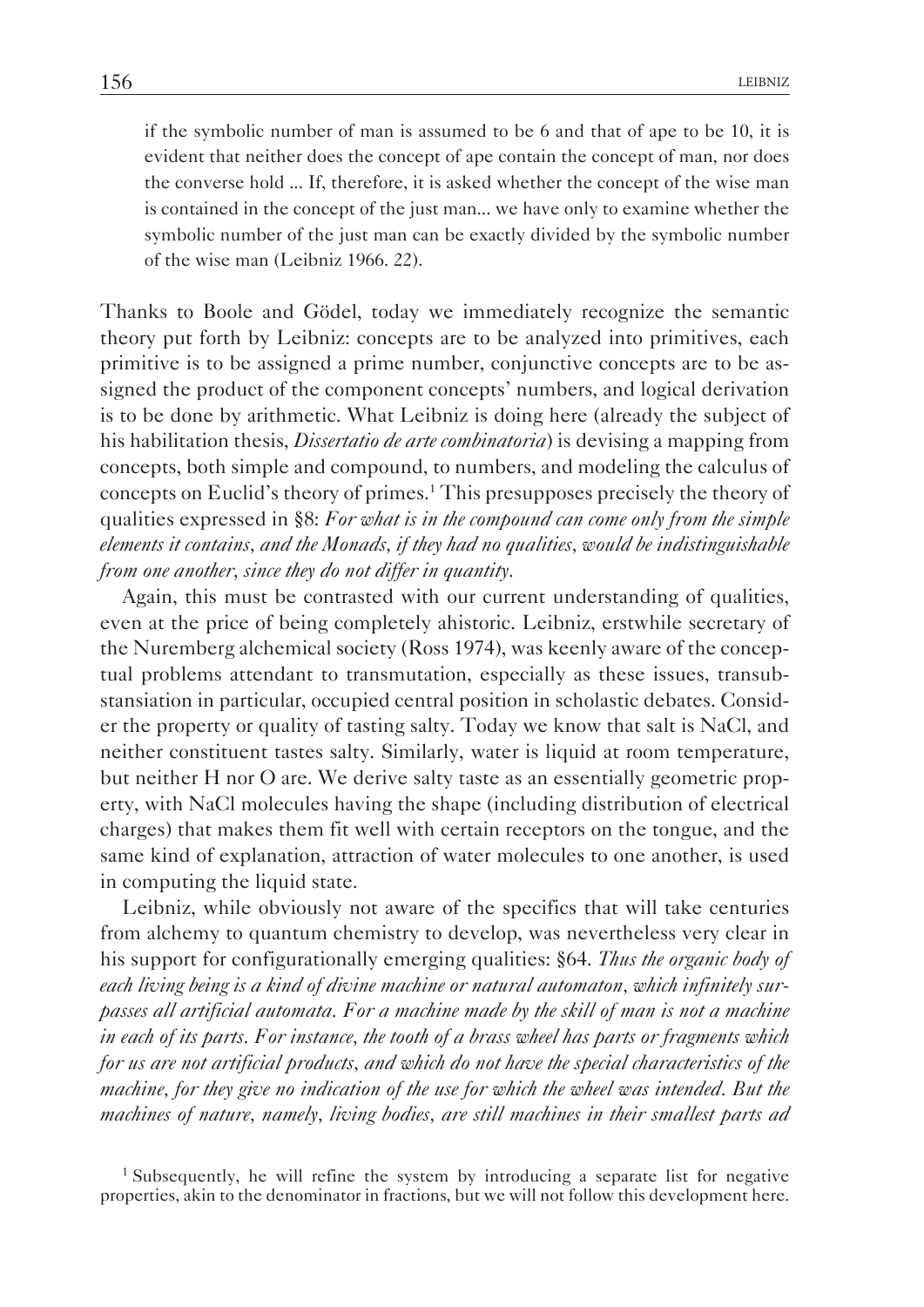# *infinitum. It is this that constitutes the difference between nature and art, that is to say, between the divine art and ours.*

As this and many other sections of the *Monadology* make clear, a literal reading of the work no longer makes sense in the light of subsequent developments. Cell theory, and the doctrine that each cell is formed of other cells, *omnis cellula e cellula*, was not properly articulated until the 19th century. The full synthesis of a living cell from inorganic materials is still some ways off (see the 2010 JCVI FAQ), but by now the scientific consensus treats life itself as an emergent property. That said, a less literal reading, wherein life is not attributed to any particular monad, but to the configuration as a whole, is still feasible, indeed preferred. Since the genetic configuration in question is very complex (560 kilobases, slightly over one megabit, not counting the empty cell in which it is placed), it is currently beyond our materials science modeling ability. This leaves some maneuvering room for hard-line skeptics who deny that life can emerge from purely inorganic matter. But clearly, with the advent of replicating artificial organisms, empirical study of entelecheia is slowly becoming feasible.

## 3. CYCLIC FLUENTS

At this point, we have read about as much into the *Monadology* as we plausibly can. What remains is to provide a contemporary technical apparatus built from parts such as *cyclic groups* and *fluents* that were not at Leibniz's disposal, and see to what extent his statements make sense in terms of this apparatus. Again, our goal is to confront our contemporary scientific understanding of the world with the aid of these newly reconstructed monads, treating the philological problem "is this *really* what he meant?" as secondary compared to the philosophical problem of "is this *really* the way things are". That said, it takes no special effort to read the *Monadology* in the manner indicated here, and time and again we will call attention to sections that would, under other readings, remain highly challenging or downright mysterious.

In situation calculus (McCarthy and Hayes 1969) and other versions of action logic, *fluents* are simply variables sensitive to the passage of time. In the AI/ planning literature the background is almost uniformly assumed to be absolute, Newtonian time. (In the past decade relative, Einsteinian time is beginning to get more attention, see e.g. Andréka et el. 2012, but this work also assumes an underlying real closed field, elementary equivalent to *R*.) Our current nuanced understanding of the real line  $R$  as a suitable theory of both one-dimensional Euclidean space and of the passing of (absolute or relative) time is a relatively new development, starting with Cauchy, Weierstrass, Bolzano, and still significantly incomplete until the deeper foundational work of Tarski (1951) and Robinson (1966). We see Leibniz as operating in an entirely different regimen, again more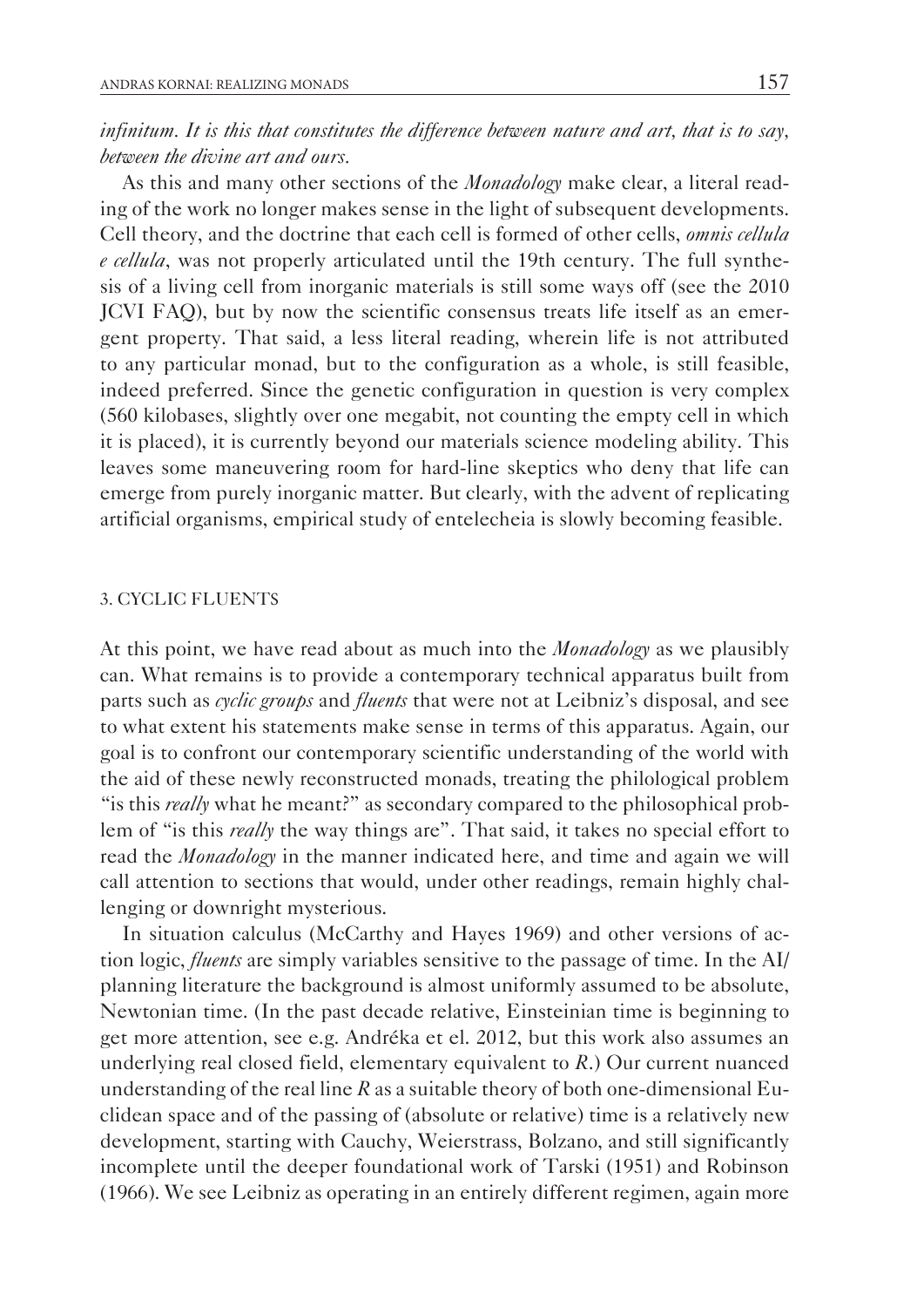characteristic of computer science, where discrete time is assumed as a matter of course. We will be working with fluents whose underlying time parameter is taken from a discrete set. If we use an elementary time tick *t*, either we obtain *Z* or, once we have  $t \cdot n = 0$  but no  $t \cdot m = 0$  for  $m < n$ , we have the cyclic group  $Z_n$ as our basic clock wheel. §11 *It follows from what has just been said, that the natural changes of the Monads come from an internal principle, since an external cause can have no influence upon their inner being.* §12. *But, besides the principle of the change, there must be a particular series of changes, which constitutes, so to speak, the specific nature and variety of the simple substances.* §13. *This particular series of changes should involve a multiplicity in the unit or in that which is simple. For, as every natural change takes place gradually, something changes and something remains unchanged; and consequently a simple substance must be affected and related in many ways, although it has no parts.*

The simplest case, a binary ticker, has two states 0 and 1, and corresponds in linear time *Z* to the predicate *even* or its negation *odd*. Inspecting such a ticker at random intervals may show it more often, say with probability  $p > 1/2$ , in state 0 than in state 1. In such case we can even it out by the same trick that we use to construct a fair coin from an inherently biased one, redefining "tick" as change from 0 to 1 or change from 1 to 0. This way, the two kinds of newly defined ticks become equiprobable independent of the value of  $p$ , so our clock ticks somewhat more evenly. There is still no guarantee that the absolute time spent between two ticks is exactly the same on each occasion, nor is there a guarantee that the "up" tick would fall exactly halfway between two "down" ticks. Nevertheless, we can now have a *virtual* binary ticker, defined by the *average* of the time spent between up- and down-ticks.

There are hard conceptual and practical problems here, e.g. protecting the clock from external effects (mechanical clocks are very sensitive to temperature, and we don't know too much about the effects of e.g. strong magnetic or gravitational fields on atomic clocks) and from slow drift (which may affect the physical constants the clock is based on). We will steer clear of these problems here, assuming simply that there *are* elementary clocks of sufficient precision, a move Leibniz would no doubt approve of. The easiest way to build something more complex from elementary clocks (cyclic groups  $C_i$ ) is a clock  $C = \prod_i C_i$  containing these. This is simply the direct (Cartesian) product of the components, with no provision that the  $C_i$  start off in the same state. Indeed, we can arbitrarily designate one step, any step, as the starting point on every face.

We stay a step removed from the contemporary theory of cyclic groups in that powers of the same number must be disregarded: once we have clock  $C_p$ for some prime  $p$  there is no value in forming  $C_p \times C_p$  as this will measure the exact same time  $p$  – only relative primes need apply. Leibniz would no doubt be seriously challenged in extending the *Monadology* to cases of allotropy brought forth by Berzelius a century later, but we are not particularly interested in the outcome, since by now we are reasonably certain that in contemporary materials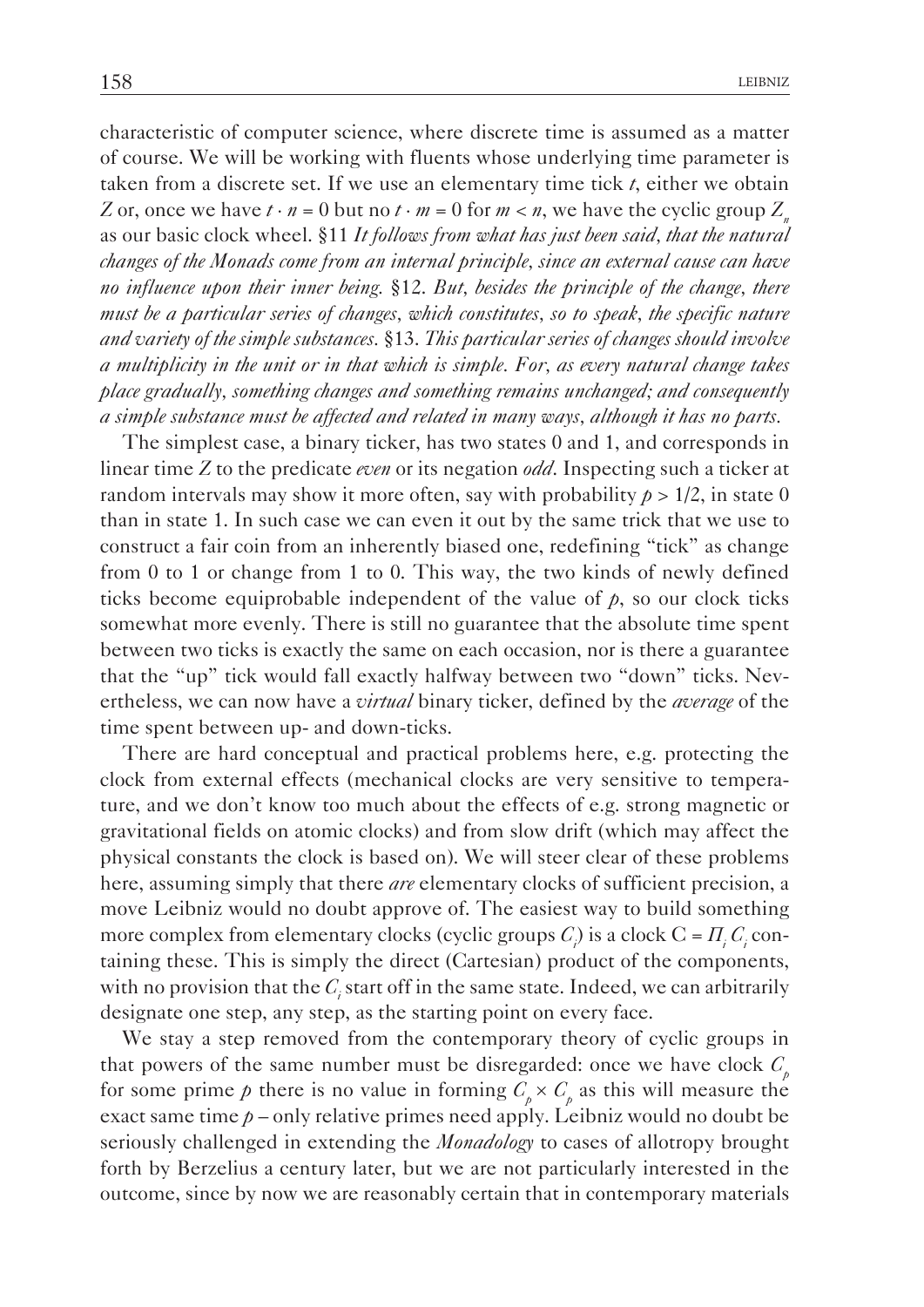science we already have the right theory of allotropy. What we are interested in is applying the *Monadology* to those cases where our best contemporary theories are still fraught with difficulty, in particular, the study of entelechy.

*Why* do the planets revolve? Why do people strive, and if they strive so mightily, why do they die anyway? Leibniz is generally viewed as the person who took up the key issues of Aristotelian dynamics, energy and entelechy, and provided the philosophical underpinnings of the transition to classical physics. Yet his physics (for a summary see McDonough 2014) is developed in directions completely orthogonal to the direction that classical mechanics took: there is little in his work that truly anticipates d'Alembert, Fourier, Langrange, and Hamilton, and a great deal that concerns itself with properties such as elasticity that remained outside the purview of classical mechanics for centuries after him. When Leibniz rejects Newton's greatest invention, gravity, this is based neither on personal animus nor on metatheoretical considerations such as rejecting action at a distance (though in his third letter to Dr. Clarke he certainly compares this to occult powers), but rather on a strongly felt need to provide a theory of the soul.

The fact of the matter is that in critical respects *De Anima* is impossible to make sense of, at least in the form we have it. To Leibniz the missing part is the *realization:* how do you construct a soul? Now that we are building all kinds of soulless automata, ones with remarkable sensory and motion capabilities, the question is even more acute. According to Iltis (1971)

What is real in nature for Leibniz is primitive force or striving, and this was developed by him in the succeeding years as the essence of the monad.

planets, as far as Leibniz is concerned, will follow their prescribed orbits just by virtue of conservation of momentum. Unlike Newton, whose primary accomplishment is to unify the sublunary and the superlunary spheres by means of gravity, Leibniz is interested in separate theories of the two, with the *Monadology* to fill the gap left by *Discours de Métaphysique*. When we construct a soul, we need good building materials, not just for immortality—obviously a nontrivial design goal—but also for free will. Newton himself may have believed that planets have souls (schoolbook presentations in subsequent centuries have carefully suppressed the occult elements in Newton's thinking) but these are not souls with free will.

Today, computer science offers a satisfactory mathematical model of free will in nondeterministic automata (Floyd 1967), and the very idea of using purely mathematical entities such as finite groups is sufficient to guarantee a solid foundation for immortality. The central contribution of the *Monadology* to the construction of a soul is the theory of entelechy it offers. §14. *The passing condition, which involves and represents a multiplicity in the unit or in the simple substance,*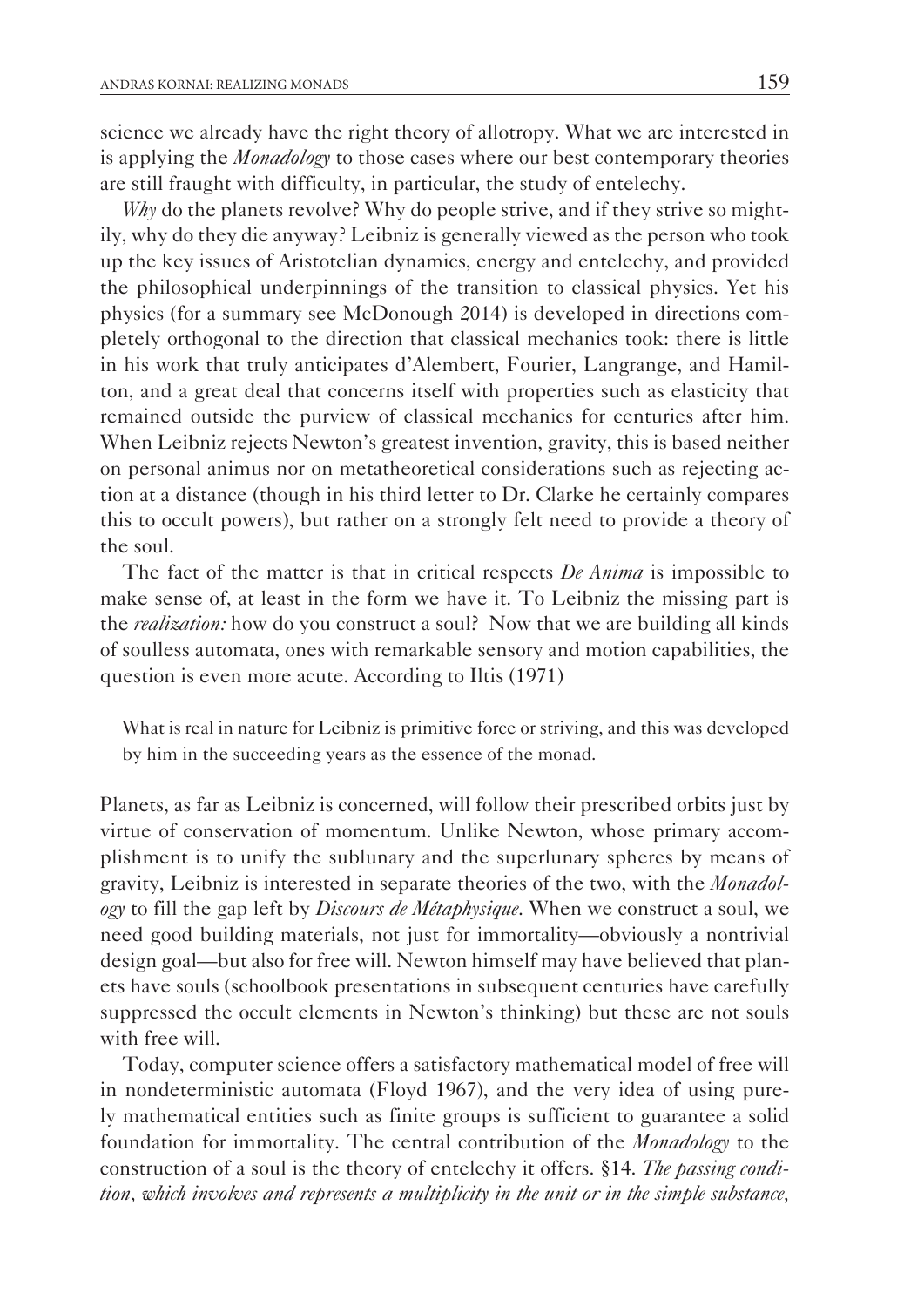*is nothing but what is called Perception, which is to be distinguished from Apperception or Consciousness (...) In this matter the Cartesian view is extremely defective, for it treats as non-existent those perceptions of which we are not consciously aware. This has also led them to believe that minds [esprits] alone are Monads, and that there are no souls of animals nor other Entelechies. Thus, like the crowd, they have failed to distinguish between a prolonged unconsciousness and absolute death, which has made them fall again into the Scholastic prejudice of souls entirely separate [from bodies], and has even confirmed illbalanced minds in the opinion that souls are mortal.*

planets will continue to revolve simply because there is no dissipative force acting on them, but why do people continue to go on in the face of difficulties? The answer, we propose here, is that they are driven by entelechy, an internal clockwork that will go on even when they are asleep or unconscious for a prolonged time. §15. *The activity of the internal principle which produces change or passage from one perception to another may be called Appetition. It is true that desire cannot always fully attain to the whole perception at which it aims, but it always obtains some of it and attains to new perceptions.*

This provides a new answer to concerns recently raised in regards to *wireheading* (Yampolskiy 2014), the situation when rats, humans, or artificial general intelligences (AGIs) gain direct access to their reward mechanism and can freely stimulate themselves. For Leibniz, this would amount to continual resetting of the internal clock, with the subject being stuck in the same (pleasurable) state. As a practical matter, AGIs currently have no access to their utility functions (Lenat 1983), but the matter becomes increasingly urgent as our understanding of the human mind and body, and the concomitant potential for self-modification, grows.

#### 4. CONCLUSIONS

The main design lessons to be learned from the *Monadology* are rather clear. A basic, maybe *the* basic, defining element of the human condition is awareness of our mortality. If life is an emergent property, so is death. Of the many parallel working internal clocks providing entelechy, there need not be any single one responsible for the main cycle of our lives. Sometimes we may get a glimpse, as with the discovery of the mutation responsible for Huntington's disease, a situation that Ridley (2006) describes as follows:

Either you have the Huntington's mutation and will get the disease or not. This is determinism, predestination and fate on a scale of which Calvin never dreamed.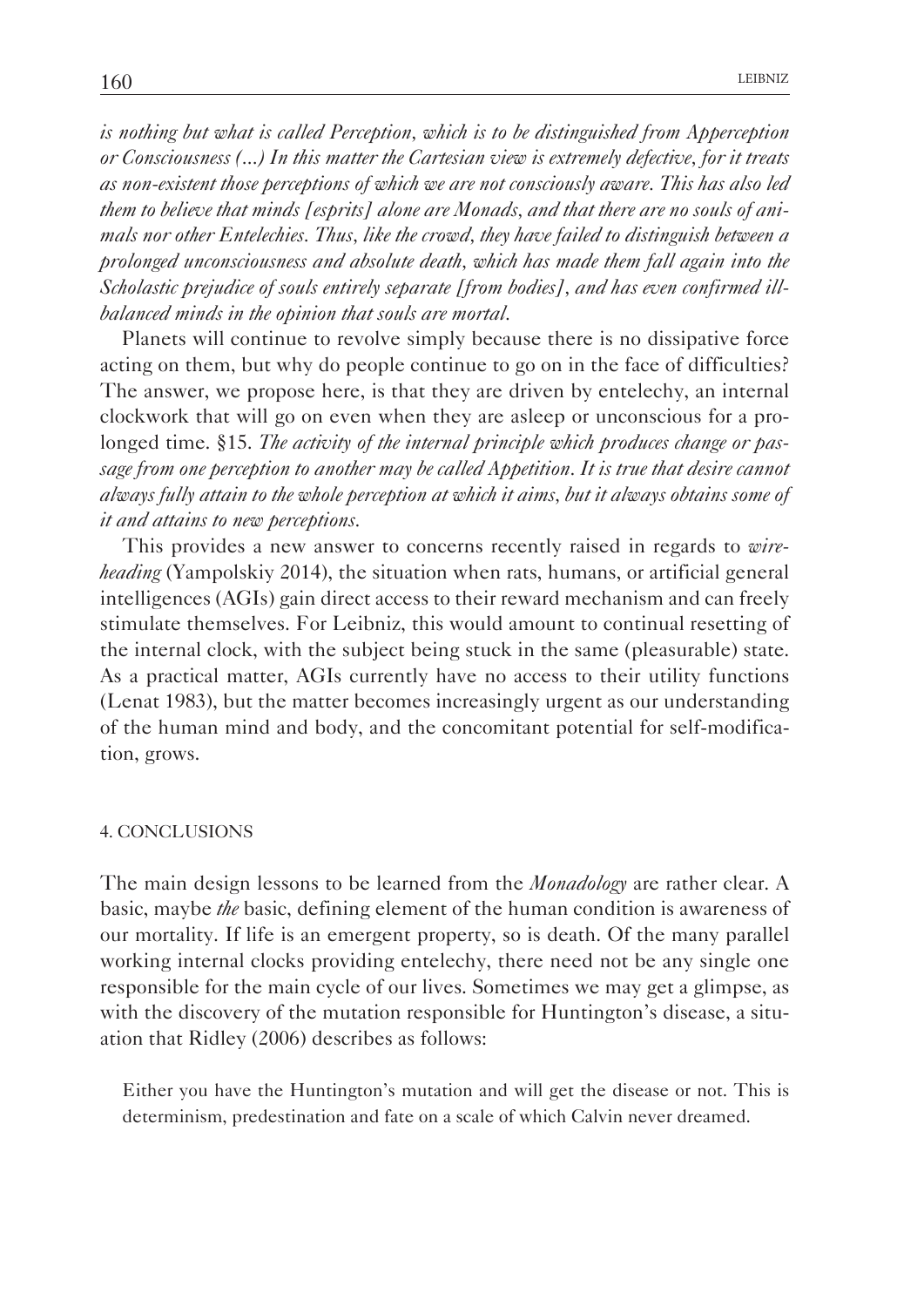But in general, we are still in the dark. Individual experience is practically worthless (premotions, if true, appear to come too late), and collective experience provides only crude statistical guidelines. The desire to tamper with one's internal clock and stay forever young is universal, and if life expectancy statistics are to be believed, humanity is actually making noticeable gains in this regard. However, if we take matters into our own hands (as we should), the task is much larger than better understanding the genetic code or hyperfine transitions (the current basis of our atomic clocks). This is because for entelechy to work, we need §59 (...) *universal harmony, according to which every substance exactly expresses all others through the relations it has with them*.

This is a tall order. The next question, which we cannot in any detail discuss here, is whether we can build something that provides a reasonable approximation of universal harmony the same way as computers are reasonable approximations of Turing Machines. The Stepped Reckoner had problems with decimal carry that took a century to debug through Payen's Arithmomètre and the Tarrant-Felt Comptometer that stayed in use until the advent of electronic calculators. Here we are faced with a somewhat similar problem: §63. *The body belonging to a Monad (which is its entelechy or its soul) constitutes along with the entelechy what may be called a living being, and along with the soul what is called an animal. Now this body of living being or of an animal is always organic; for, as every Monad is, in its own way, a mirror of the universe, and as the universe is ruled according to a perfect order, there must also be order in that which represents it, i.e. in the perceptions of the soul, and consequently there must be order in the body, through which the universe is represented in the soul.*

In contemporary terms, what we need is some form of knowledge representation that is as tightly coupled to the motivational system (entelechy) as to the sensory system. Without this, automata cannot be animated.

## ACKNOWLEDGEMENT

We thank András Máté (ELTE) for pointing out Leibniz's pioneering treatment of negation.